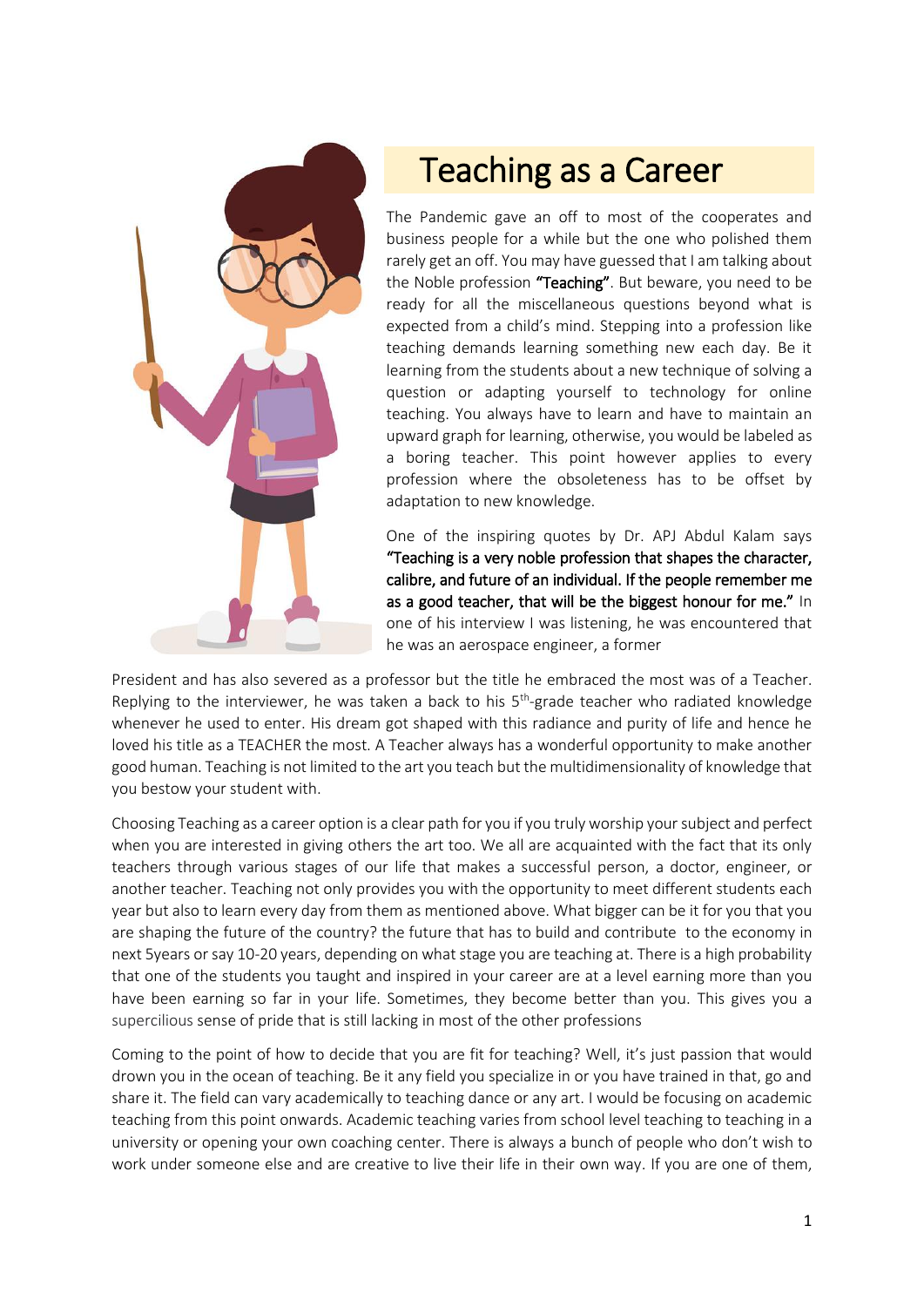don't worry, teaching is not at all limited to schools and universities where you have to be within code of conduct. Coaching centers and online platforms like YouTube are something that fits you perfectly. YouTube for teaching is debatable in terms of initial earnings since it takes time to build a credible audience but you can always give it a try since it is evolving as a new career option these days.

Although nothing can beat the feel of physical classrooms and the kind of interactions you have with students, but the pandemic and stringent lockdowns have opened up both students and teachers to online platforms of teaching. If you plan to teach online, you need minimal investment as compared to setting up a coaching institute for teaching. This would require a Pen Tablet, a PC or a laptop with a stable internet connection, good quality mic, subscription of a platform like zoom (not necessary since alternate platforms like google meet are now free!), and yes the most important of all: KNOWLEDGE about your subject. This would surely cost you less than renting a place to teach students physically.

Once you have decided that you need to engage yourself as a teacher for a specific subject, gauge through the variety of options you have. You have the liberty to choose from a variety of options. A couple of things that I have in mind from which you can choose from is given below: -



Kindly doodle your eyes above at the list for the options that are available to you as a teacher working part-time or full time. You can also choose 2 or 3 jobs at a time or you can persue your Ph.D. with one job, whatever suits you the best.For example, you teach in a school, then at coaching, and in your free time solve questions on platforms such as Chegg or Topper Learning. It looks like a cakewalk, but it isn't. Handling 2-3 things together just demands your balance and multitasking things.

The Venn diagram below is one of the combinations where you can engage yourself (There are many permutation and combinations that you can make, make something that suits you the best)